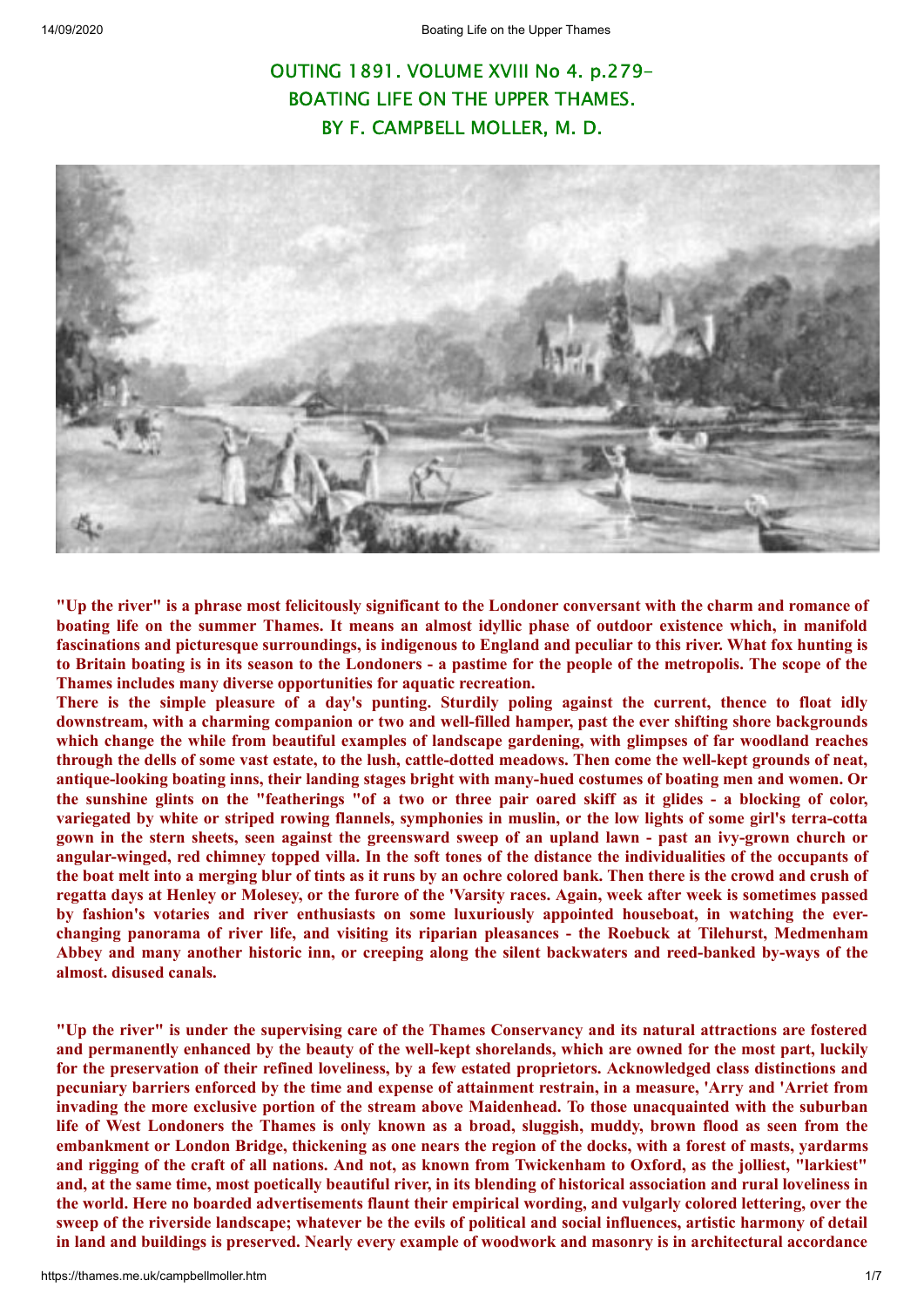### 14/09/2020 Boating Life on the Upper Thames

with the relation of its surroundings. The right to do and, moreover, the money and the taste wherewith to do it have kept this historic old waterpath like a cherished ribbon winding about and binding together pictures of mediaval lands whereon lived the romances of the past, and along the shores of which glides the gay life of the present. As before mentioned the river has begotten unto itself social barriers. The populace of the Mile End road portion of the town hover on a Sunday above Vauxhall Bridge, but below Richmond, with a predilection for the **neighborhood of Pope's Villa at Twickenham, the ferry made historical by the ballad of its "Jolly Young** Waterman." Hampton Court is the Bohemian meeting place, so to speak, of the Strand and Pall Mall, with a little of Piccadilly thrown in. It is most enjoyable to lounge there, at Molesey Lockside, of a Sunday afternoon, watching the multitude of boats, steam launches and punts with their great diversity of occupants passing through the lock. Its popularity with the masses is due to the broadness of the stream thereabout and the facility of access by railroad to Hampton Station. Then a short walk or drive in any of the many waiting traps through the grand old oaks of Bushev Park brings in sight the castellated tops of Hampton Court seen against the Middlesex side of the river. On regatta days the river-facing bal- conies and wide windows of the Greyhound and the Mitre are generally filled with people who derive much amusement from the antics of the mixed element on the bank-like street below them; or in watching the crowd of boats pushing up toward the lock through which they must pass before entering the sweep of water where the races are to be rowed. Many of the loungers have come down on the top of the **regular Hampton coaches, which stand unhorsed before the door of the Greyhound. "Nigger" serenaders are** about in great force with twanging of banjos, rattling of bones and vocalizations of "Sister Mary Walked Like That" or "The Mystery of a Hansom Cab." The taproom of the inn is filled with men in boating flannels, old, middle aged and young, chaffing the jolly and, in almost every instance, good-looking barmaids over split sodas and brandies or foaming half and half. A bank holiday at 'Appy 'Ampton is the most happy-go-lucky place, **outside of the Derby, to study the singularities of manner and individualities of the outing masses. From** Maidenhead - Boulter's Lock - to Marlow is the portion of the river most affected by the best boating sets. The importance of this sphere of sporting diversion among the upper classes of London is shown by the prosperous maintenance of a ripplingly bright illustrated weekly - a veritable journal exclusively of the Thames - which may be purchased at any lockside from Teddington to Oxford and all railroad stations. Its success is due to its repleteness of information anent the doings of boating people, dress, fashion and "form" on the river, social **personalities, location and movements of houseboats and everything of interest to the river habitué.**

From Boulter's to Marlow for luncheon and back is generally the length of course covered in a day's outing, while days may be spent in drifting, sculling, canoeing, poling or steaming from Oxford down by that great, gray old pile, Windsor Castle, or even into the heart of London itself. In that case one dines and sleeps - unless one is habitant of a houseboat - at the cosiest, quaintest of cottages and glides day after day through the heart of a beautiful country side where nature never becomes monotonous, for it is the constant meeting place of all sorts of craft and people. Yes, it is the people who afford much of the unique fascination possessed by the upper Thames for society, Bohemia, the church and the stage. Boulter's Lock has been happily and aptly named the "Ladies' Mile of the Thames." As in that world-famed stretch of Hyde Park roadway the best of London people congregate, so on the waters and lounging about the lockside and towpath of Boulter's they assemble likewise. It is here new comers are criticised and pronounced "good form" before the approval of the exclusive sets is given to one's mere presence, to say nothing - unless properly vouched for - of the social entrée being extended to the aspirant for **boating recognizance. Vulgarity of action or word, offensive clumsiness when in contact with other boats or horseplay of any kind will be indelibly marked against the aggressor.**

## MEDMENHAM ABBEY AND THE HOTEL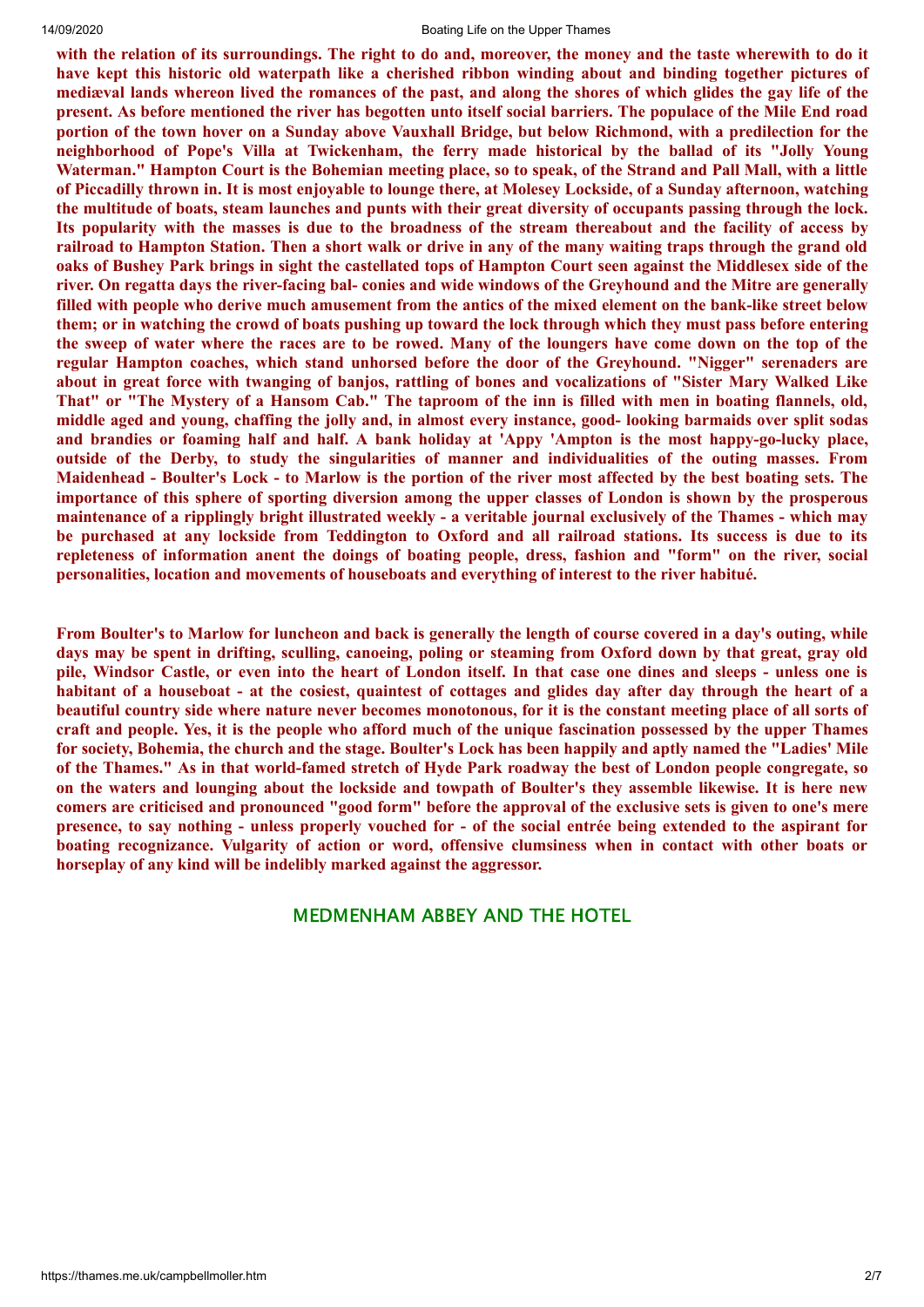

A gorgeous July morning's sunlight is flooding one of the wide and well-paved streets in South Kensington and streaming into a breakfast room looking out on the Cromwell road, with that cheery light only fully appreciated, on account of its rarity, by the resident of London. A group of men are lolling over their after breakfast coffee and cigars. "Let us go up the river to-day" says Beautiful Jim, expectantly addressing the occupants of the room. "That's the fit thing for me," says little Pasha, opening wider one of his suspiciously weary and heavy-lidded eyes by the insertion of the monocle he had been industriously polishing. "There'll be a jolly crush on a day like this. What say you, Sholto?" - this to a tall, fresh-colored lad in an Eton jacket. "Like to awfully," answers the boy, "but I just promised the *mater* I would join her, after service, at Hyde Park Corner, to walk her and the girls in the church parade." "Three of us go, then," says Jim, making a simultaneous grab for watch and time table. "Where shall it be? to famous old Medmenham Abbey or to Marlow? Train leaves Paddington at 10:45. Can just make it if we look sharp. Into your river things, boys, and look here, Clements [to the footman], bring up the best-looking hansom you can find at the court! Make haste! and Pasha," rattles on Jim, who is a stickler for good form anywhere and an especial authority on river matters, "I hope you have saddle- stained those new yellow shoes of yours; they looked too awfully new for anything last time we went up." And thus the beautiful one has us all scampering off to our respective dens. Fifteen minutes later sees us white flannel or serge clad, low shod in tan leather or white pipe-claved buckskin, piling into a wide, rubber-tired "S. T." hansom, rolling off to Paddington Station as fast as a fair-stepping horse and the promise to cabby of an extra shilling if he will "look sharp" can carry us. Taking tickets to Taplow and return we are soon ensconced in the rather crowded precincts of a carriage having "Smoking" labeled thereon. The compartment is filled with fellows in boating dress; indeed, in almost all the carriages are men and women in river costume. The girls are mostly in white muslin - cotton gowns they call them there - and men's white Oxford straw hats, wide white ribbon banded. Some have black or dark-blue jerseys, **and many have dainty, light-colored covert coats, or masculine-shaped shooting jackets of fluffy homespun or** checked tweed, as an extra wrap. Luncheon hampers, bulldogs and fox terriers complete the grouping, for this is one of the specials running "through" for the ac- commodation of the boating people. At Taplow we engage a "fly" to carry us over the dusty mile of road to the Maidenhead Hotel on the Thames, and shortly our skiff is heading up **for Boulter's Lock.**

By "skiff" in England is not meant one of those flat-bottomed monstrosities which are designated by that name in this country [Campbell Moller was American], but a light bottomed, elegant craft, built on lines similar to what is known here as the Whitehall boat. It is often made of cedar and varies in length to accommodate from one to four **pairs of oars, and is arranged with bottom carpets and cane-woven stern seats and back rest.**

**The punt is another essentially English river boat, flat bottomed, square ended, veritably scow shaped. The**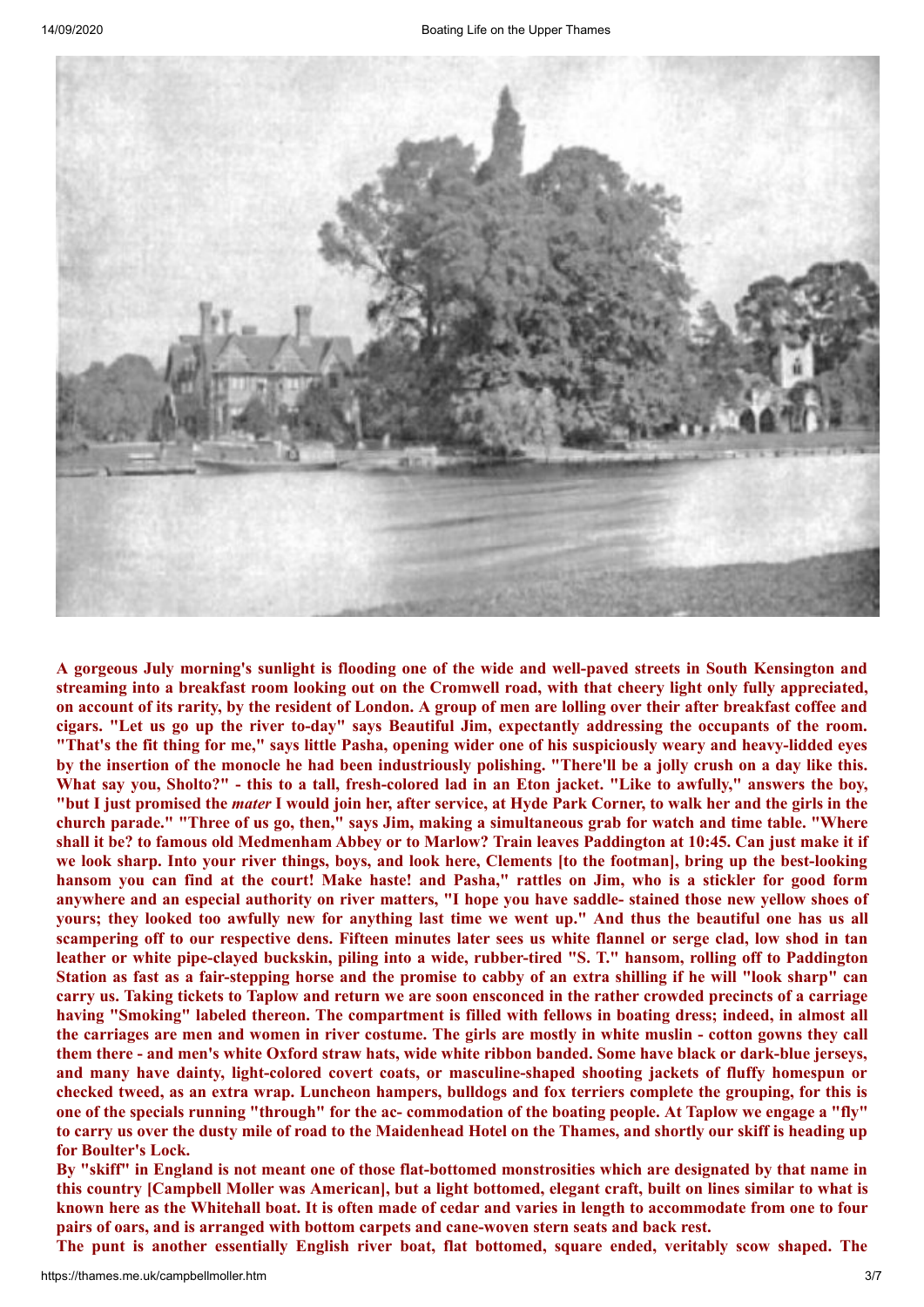#### 14/09/2020 Boating Life on the Upper Thames

pleasure punt of the Thames is built and furnished with more or less regard for the luxurious comfort of its owners or hirers, a long, roomy, jolly tub in which you can potter along the shore with the aid of the punting pole quite easily - if you know how to do it. In it one can loll along the cushioned bottom - the punt has no seats - read and eat and smoke, and under the willows on the Bucks side of the river you can always, for a consideration, get a pot of tea or hot water from one of the keepers' cottages on the Duke of Westminster's extensive place, Cliveden, the mansion of which rises, a beautiful pile, beyond the hanging woods, on one of the rolling hills of the back country. Passing amid such craft, filled with people intent on doing such like things, we near the gates of the lock, only to find them shut and a jam of boats awaiting their opening. Getting impatient for the lock to empty we run our skiff over the rollers with the aid of one of the attendants, noticing the while in passing along at the towpath's side, in pushing toward the reach of water above the upper gate, the occupants of the few boats coming down. It is too early yet to see the crowd or the river at its best. We want to get up to Marlow as soon as possible in order to insure ample time to float down, after luncheon, amid the crush of fashion and of literary and artistic lights, all under the golden sunshine of this rare July afternoon. Above Cookham we engage a "tow," who, with our line yoked about his stalwart shoulders, is making his bobnailed shoes do good service along the towpath for a half crown, with the possibility of additional beer money to refresh his thirsty throat after pulling us along four miles under the noonday sun. And thus for an hour, beautiful Jim at the rudder cords we have nothing to do but smoke, **talk and criticise the passing boatloads.**

At 2 o'clock we are docked, with a multitudinous convoy, at the Complete Angler Hotel, Marlow - a beautiful **village, with picturesque streets threading between old cottages, modern stucco dwellings and cunningly treehidden riverside villas.**

On our way to luncheon we pass through the wide, low hall hung with rare old colored sporting prints, fishing **pictures and outlined drawings of some big trout or pike caught in the neighboring waters.**

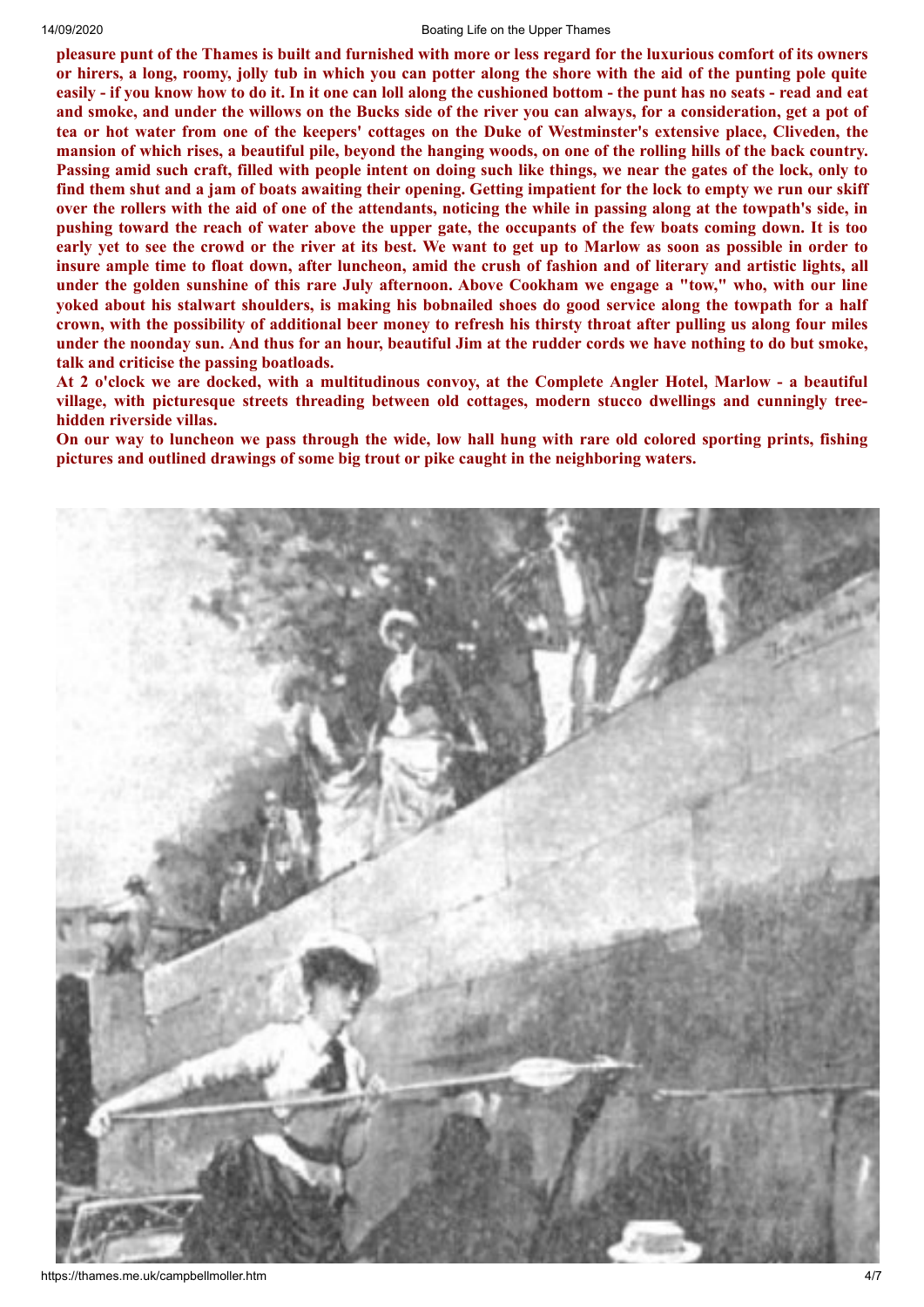

### PASSING BOULTER'S LOCK

Groups of boating men are lounging on the tow chairs or window side seats overlooking the willow-hung, quaint, cottage banked river, with a little steeple or two rising above the massed foliages of distant trees on the opposite **shore.**

From the crowd of "swagger" men whose looks, intonations and obvious breeding stamp them as native to the best sets in London, it is evident that white flannel coats and trousers - not knickerbockers - are always in good form. The striped flannels are rather going out and although solid grays or pale lavender serges are worn by some of the ultra-fashionables it is doubtless but a passing fad. The blazer, unless one is a member of some prominent boating, college or tennis or cricket club, is generally left to Johnnie wherewith to emblazon himself. Flannel shirts, even of white, though the most comfortable and sensible, are not much worn by those "in the swim." White linen shirts, with all the glory of stand-up collar and white four-in-hand tie in silk or duck, are seen, a mass of dazzling white **along the unbuttoned coats, for the wearing of vests is tabooed on the river.**

When leaving the landing stage an hour hence, and dropping his pair of sculls into their respective notches, the regular river habitué is revealed; coatless, his shirt sleeves rolled up to elbow, his white trousers snugly held about the loins by a large folded bright-colored silk handkerchief or sash passing through the waist loops, and the turned-up bottoms showing an inch or two of black silk clad ankles above his pipe-claved buckskin rowing shoes. **A little modest-colored cricket cap or flat-brimmed straw hat complete the picture of cool, immaculate freshness** both in dress and person, the boating man out for a day's gentle exercise and the various distracting sights of the **river.**

In a big recess forming the taproom, from whose widely-opened diamond-pane windows one can see the constant passing of the crowded boats, we stop to have a handsome girl behind the bar mix us something refreshing in the way of soda and Scotch whiskey. The lunch room has its lattices flung open to the river breeze and the lawn of the Angler is bright with many-tinted groups of boaters; the white, cool dresses and red parasols of the women, people strolling or lounging on chairs or benches, smoking, flirting or heeding as they may the ever- beautiful, though hackneyed, song from "Dorothy," "Queen of My Heart," as rendered by an itinerant Italian band. It is a **wonderful kaleidoscope of moving color on the velvet greensward, backed by the rippling blue of the sun**brightened Thames, with a constant stream of pleasure craft outlined against the terraced farther shore and redtiled roofs and angular gables seen between the gaps of the encompassing tree tops. The room is noisy with the clatter of dishes, popping of corks and hum of conversation. The tables are crowded, and my lady and chorus girl may have to sit vis-à-vis. No one remarks, no one cares. Sunburnt-looking fellows are slicing up beef and ham at the buffet and securing accompaniments - the force of waiters is insufficient to attend to all at once - for the ladies of their respective parties who are mixing the salad at their table places. Most of the men get up to help themselves. It is the custom of the place. Three shillings pays for all one wants to eat of any and all the courses.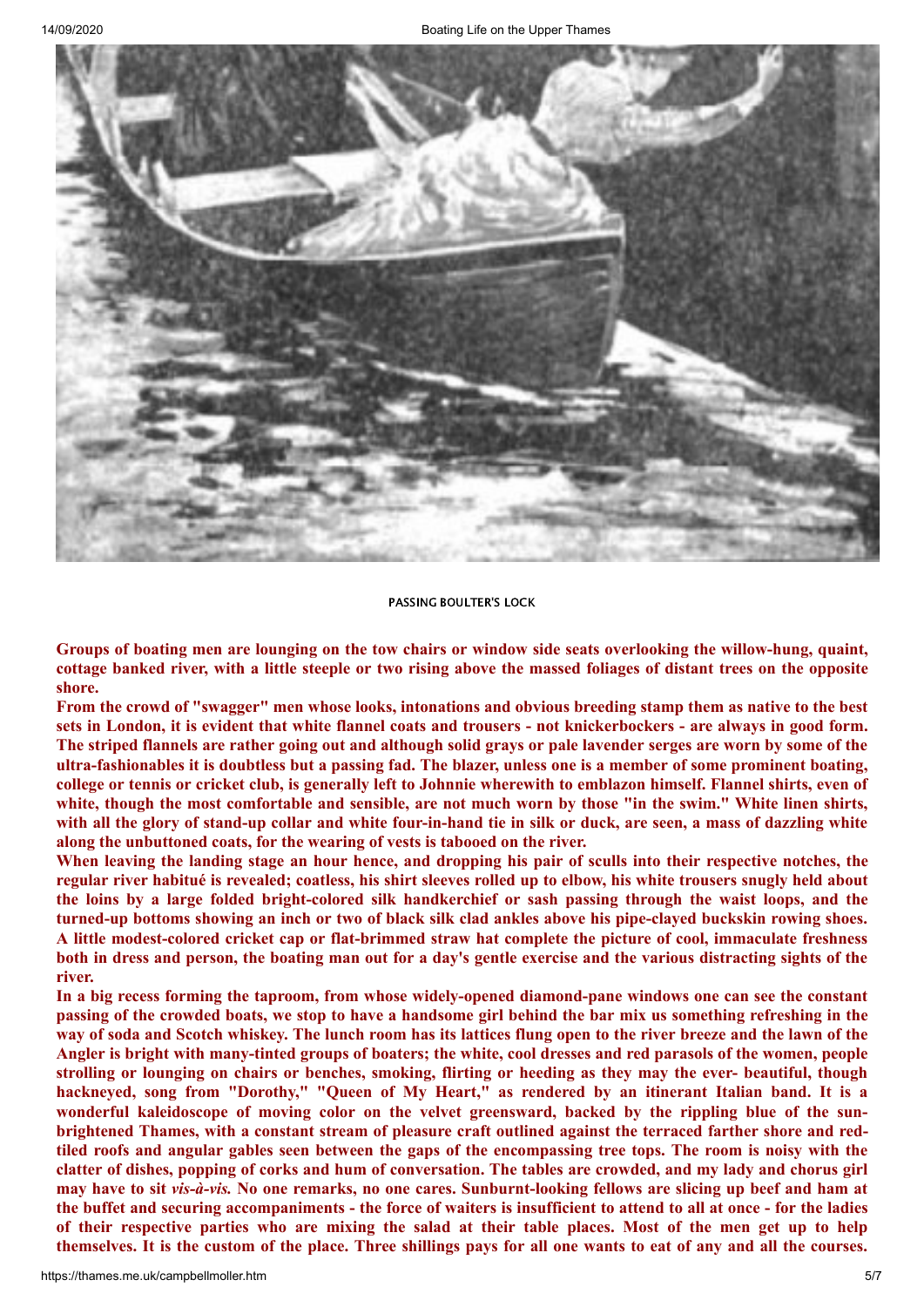**This social atmosphere of the boating hotel is a peculiarly English phase of life.**

**In the late afternoon. with dozens of accompanying crafts, we proceed leisurely Londonwards. Under the Quarry** Woods, with the lovely ancient Marlow lying in the purple haze of distance, we pass the houseboat Viola. Many a punt is seen moored to the overhung reaches of shore foliage, and attended by the ever-voracious, foraging swans. **Hampers empty, and a stray bottle or two drifting away down stream, bespeak luncheons passed** *al fresco.*

Now a naphtha launch glides noiselessly and swiftly by us, its band playing to a well- dressed crowd lounging about the deck or stern sheets indolently surveying the occupants of the different boats, whom in their passing they have crowded shoreward, to nod to some one or to say "How d'ye do" to a group in a near skiff.

Some of the most charming bits of river scenery are to be found here, between Marlow and Ray Mead, and their appreciation by the artistic world is annually attested on the walls of the Academy and the watercolor societies.

The river on Sunday is hardly as nice as on other days. Yet representatives of the highest society are here. We have just passed, among the notables, Lady Lenox on board the houseboat *Esmeralda*, and Lord Deerhurst on board the Sportsman. There is Sir William poling that punt along, lolling in the end of which, under a red coaching parasol, is Lady Cull. Now we meet a face known to the Hyde Park lounger, skillfully handling the sculls, while her father, in white flannels and with still whiter moustache, is seated in the stern, handling the rudder cords and puffing away at a brown muzzled pipe. Golden-haired pets of the opera bouffe are out in full force and, with few **exceptions, accompanied by very thoroughbred-looking men whose faces are familiar adjuncts to some of the best club windows.**

In the long, soft twilight we round the bend by old Cookham church and the sweet scent of meadow hay steals over the river. In Bisham reach is moored quite a colony of houseboats; the Rudder Grange, Maud, Ye Marye, Oueen of *the Brent*, and others. Their construction and usages must be in a measure familiar to many Americans from the perusal of Mr. Black's delightful series of pen pictures: "The Strange Adventures of a Houseboat." Many of them **are most magnificently appointed, the upper deck or roof frequently being converted, by potted palms and flowering plants, into veritable floating gardens, and this hanging conservatory, awning shaded, forms a delightful,** half-concealed field for observation and flirtation. On many houseboats the elegances of shore life abound, even to **the good old form of dressing for dinner. Canadian and sailing canoes abound.**

We row rapidly by beautiful Ray Mead in order to reach the lock before the crush get to the sluices. The banks are crowded by those who have already gone down and disembarked at Maidenhead and then strolled up again along the towpath to watch the crowd come through and exchange "How d'you dos" with those who are known in boat or launch. They then stand, sit or stare and chat - a peer and a Johnnie sitting side by side, perhaps, on the lock **steps. Bohemia still lives along the upper Thames.**

Maidenhead Hotel again: we will go in and get Mrs. Woodhouse to send us out some tea on the veranda. It is surprising to note how many men drink tea in England during the afternoon. Whether taken mostly because it is a capital antidote or simply for its gently stimulating and soothing qualities, I do not know. Perhaps both. Nevertheless one will hear more tea called for during late afternoon in any town hotel smoking room or country boating inn than any other drink, and with those dainty, thin slices of buttered bread, hardly known outside of the "tight little island," it is really delicious. The excitement and crush of regatta days like the Oxford-Cambridge and Henley are attractions in themselves. They form the fascination of the river to many denizens of London and the neigh- boring cities. They are some of the most potent allurements, but are not necessarily included in boating life **on the upper Thames.**